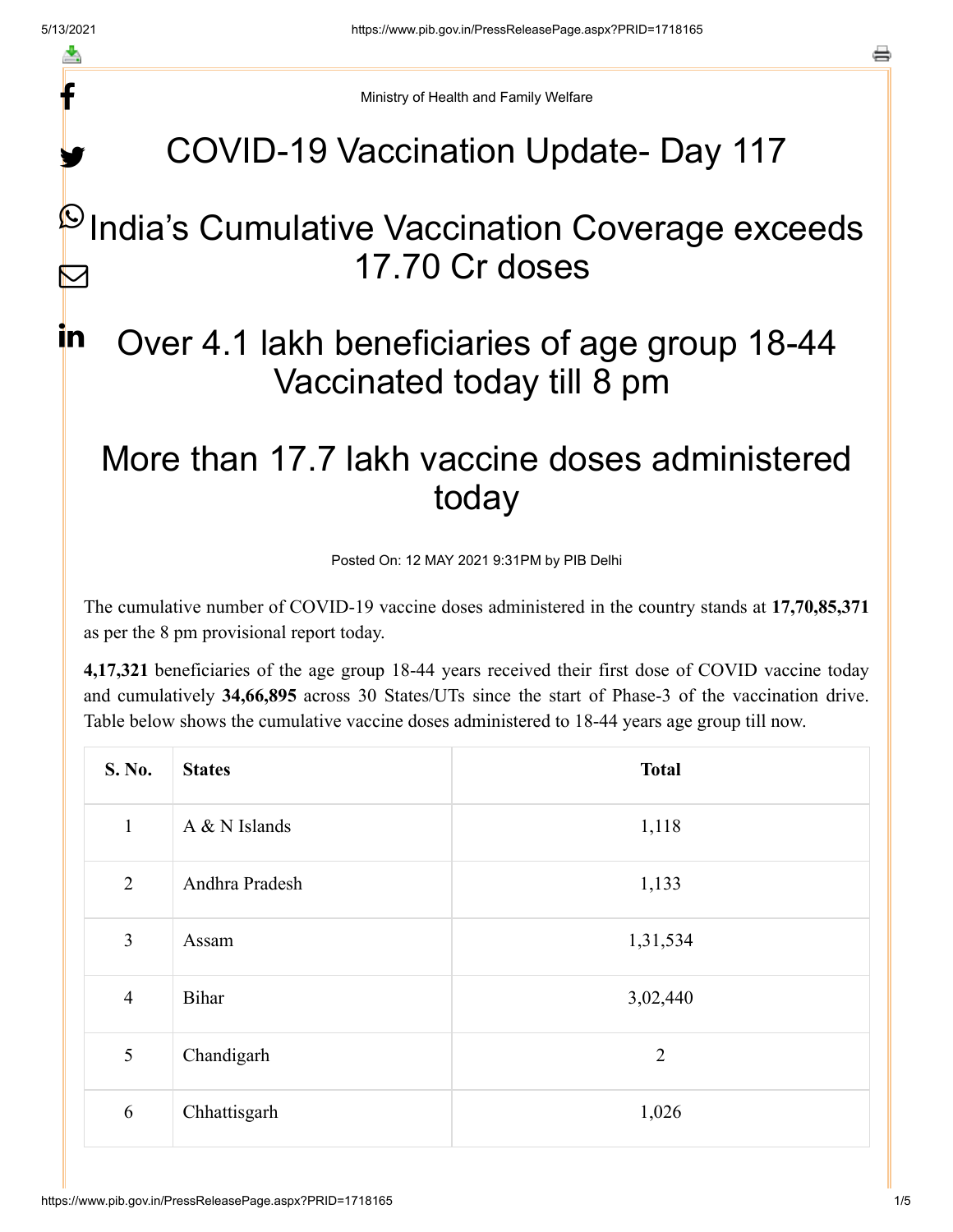| f          | $\tau$  | Delhi            | 4,71,789       |
|------------|---------|------------------|----------------|
|            | $\,8\,$ | Goa              | 1,464          |
|            | 9       | Gujarat          | 3,86,743       |
| $\bigcirc$ | $10\,$  | Haryana          | 3,55,307       |
| N          | $11\,$  | Himachal Pradesh | 14             |
| in         | 12      | Jammu & Kashmir  | 30,163         |
|            | 13      | Jharkhand        | 94             |
|            | 14      | Karnataka        | 74,015         |
|            | 15      | Kerala           | 771            |
|            | 16      | Ladakh           | 86             |
|            | $17\,$  | Madhya Pradesh   | 91,379         |
|            | $18\,$  | Maharashtra      | 6,25,507       |
|            | 19      | Meghalaya        | 6              |
|            | $20\,$  | Nagaland         | $\overline{4}$ |
|            | 21      | Odisha           | 85,517         |
|            | 22      | Puducherry       | $\,1\,$        |
|            | 23      | Punjab           | 5,469          |
|            | 24      | Rajasthan        | 5,49,097       |
|            | 25      | Tamil Nadu       | 22,326         |
|            | 26      | Telangana        | 500            |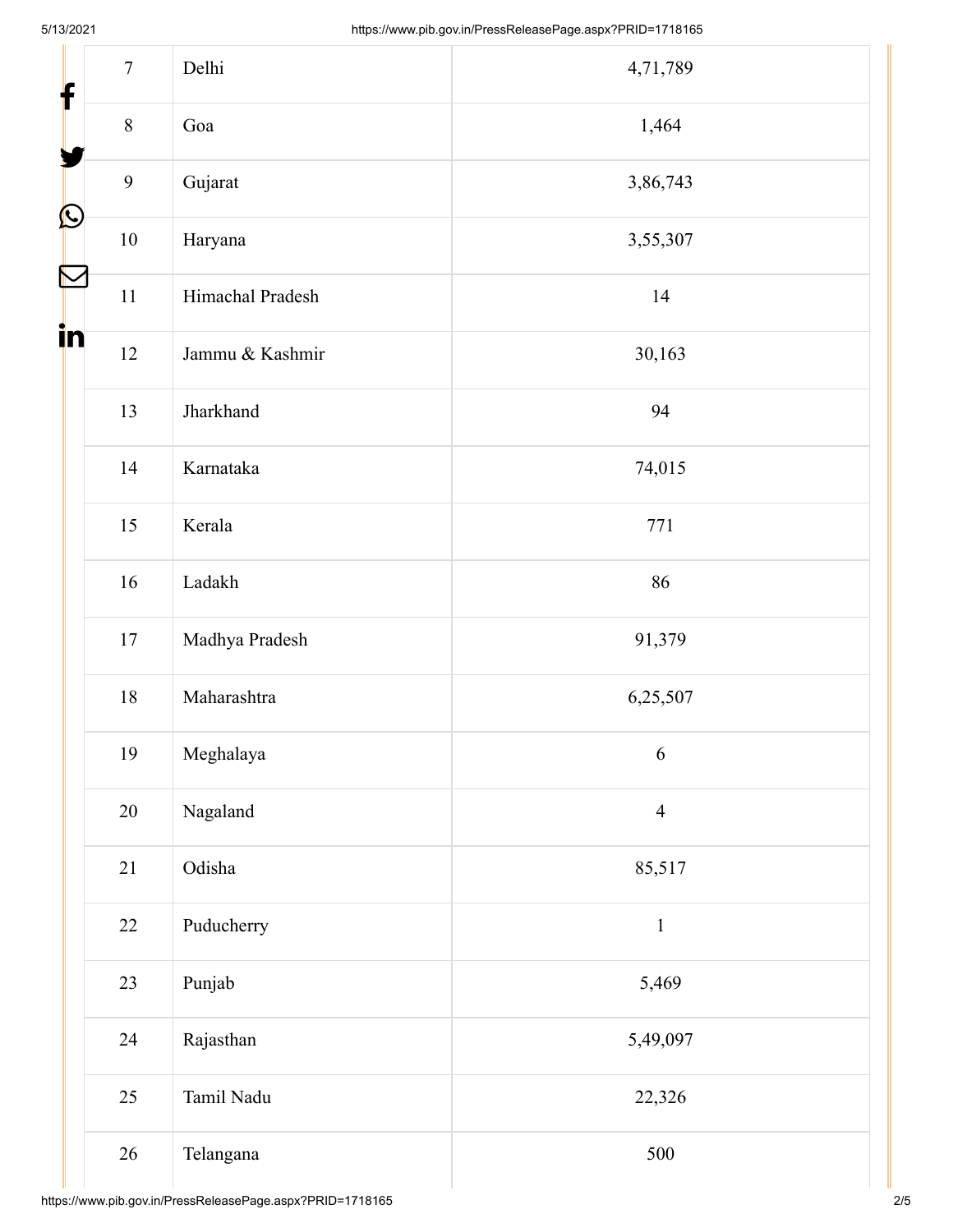| $\sum$<br>in      |    | <b>Total</b>         | 34,66,895 |
|-------------------|----|----------------------|-----------|
| $\mathbf{\Omega}$ | 30 | West Bengal          | 12,751    |
|                   | 29 | Uttarakhand          | 50,968    |
|                   | 28 | <b>Uttar Pradesh</b> | 2,65,669  |
| Т                 | 27 | Tripura              | 2         |

The total of 17,70,85,371 include 95,98,626 Healthcare Workers (HCWs) who have taken the 1<sup>st</sup> dose and 65,68,343 HCWs who have taken the 2<sup>nd</sup> dose, 1,42,26,185 Frontline Workers (FLWs) (1<sup>st</sup> dose), 80,25,849 FLWs (2<sup>nd</sup> dose), and 34,66,895 for 18-44 years of age group (1<sup>st</sup> dose). 5,62,14,942 for over 45 years old to 60 years old  $(1<sup>st</sup> Does), 81,31,218$  for over 45 years old to 60 years old  $(2<sup>nd</sup> dose),$ 5,40,88,334 for above 60 years (1<sup>st</sup> Dose) and 1,67,64,979 for above 60 years (2<sup>nd</sup> Dose).

| <b>HCWs</b>              | $1st$ Dose | 95,98,626    |
|--------------------------|------------|--------------|
|                          | $2nd$ Dose | 65,68,343    |
| <b>FLWs</b>              | $1st$ Dose | 1,42,26,185  |
|                          | $2nd$ Dose | 80,25,849    |
| Age Group 18-44 years    | $1st$ Dose | 34,66,895    |
| Age Group 45 to 60 years | $1st$ Dose | 5,62,14,942  |
|                          | $2nd$ Dose | 81,31,218    |
| Over 60 years            | $1st$ Dose | 5,40,88,334  |
|                          | $2nd$ Dose | 1,67,64,979  |
| <b>Total</b>             |            | 17,70,85,371 |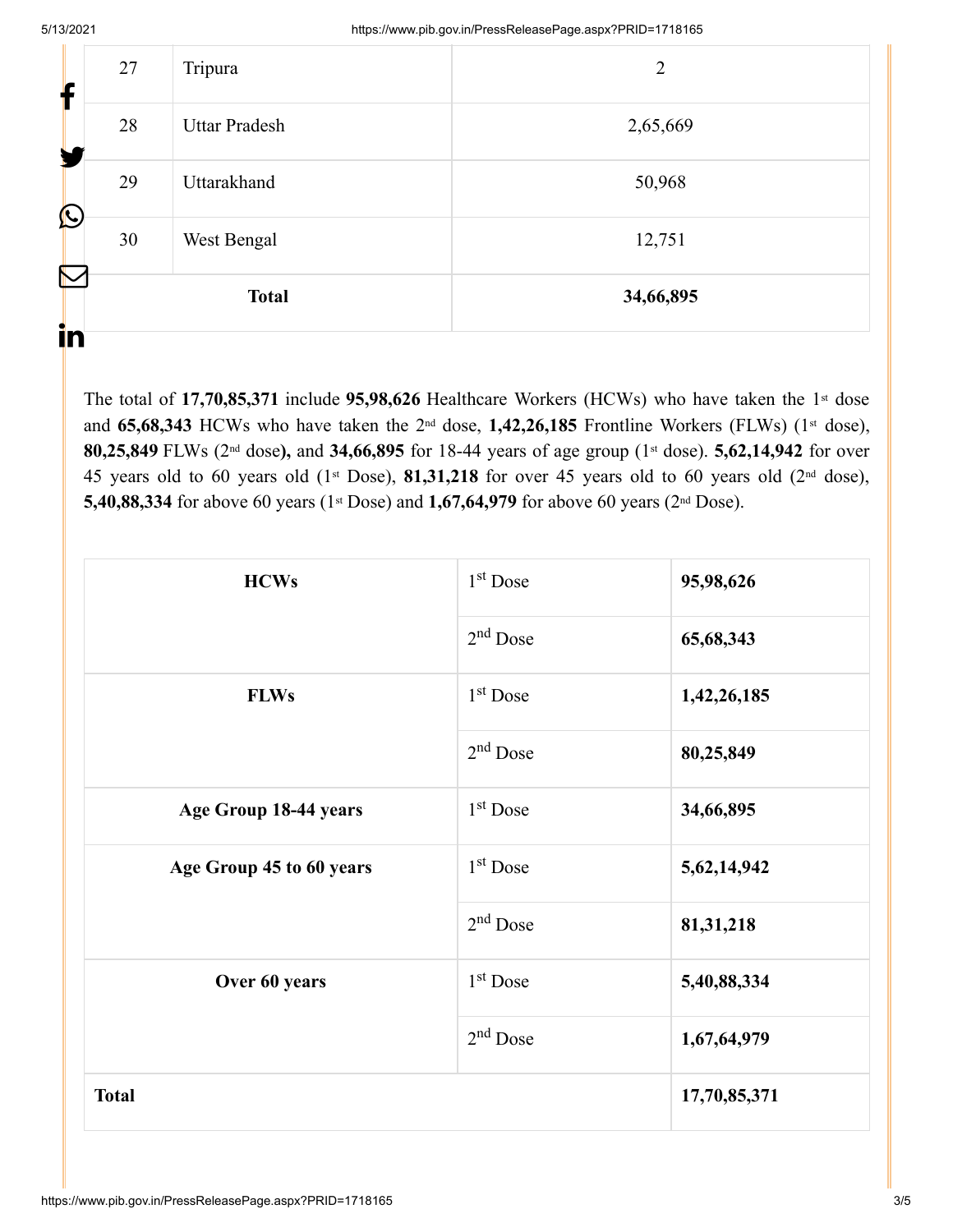As on Day-117 of the vaccination drive  $(12<sup>th</sup>$  May, 2021), total 17,72,261 vaccine doses were given. 9,38,933 beneficiaries were vaccinated for 1<sup>st</sup> dose and 8,33,328 beneficiaries received 2<sup>nd</sup> dose of vaccine as per the provisional report till 8 P.M. Final reports would be completed for the day by late tonight. f y.

| C  | <b>HCWs</b>              | $1st$ Dose           | 15,317   |
|----|--------------------------|----------------------|----------|
|    |                          | $2nd$ Dose           | 28,064   |
| in | <b>FLWs</b>              | $1st$ Dose           | 70,814   |
|    |                          | 2 <sup>nd</sup> Dose | 70,627   |
|    | <b>18-44 years</b>       | 1 <sup>st</sup> Dose | 4,17,321 |
|    | 45 to 60 years           | $1st$ Dose           | 3,13,695 |
|    |                          | $2nd$ Dose           | 2,77,311 |
|    | Over 60 years            | $1st$ Dose           | 1,21,786 |
|    |                          | $2nd$ Dose           | 4,57,326 |
|    | <b>Total Achievement</b> | $1st$ Dose           | 9,38,933 |
|    |                          | $2nd$ Dose           | 8,33,328 |

#### Date: 12<sup>th</sup> May, 2021 (117<sup>th</sup> Day)

The vaccination exercise as a tool to protect the most vulnerable population groups in the country from COVID-19 continues to be regularly reviewed and monitored at the highest level.

\*\*\*\*

**MV**

#### **HFW/COVID Vaccination/12<sup>th</sup> May2021/5**

(Release ID: 1718165) Visitor Counter : 18